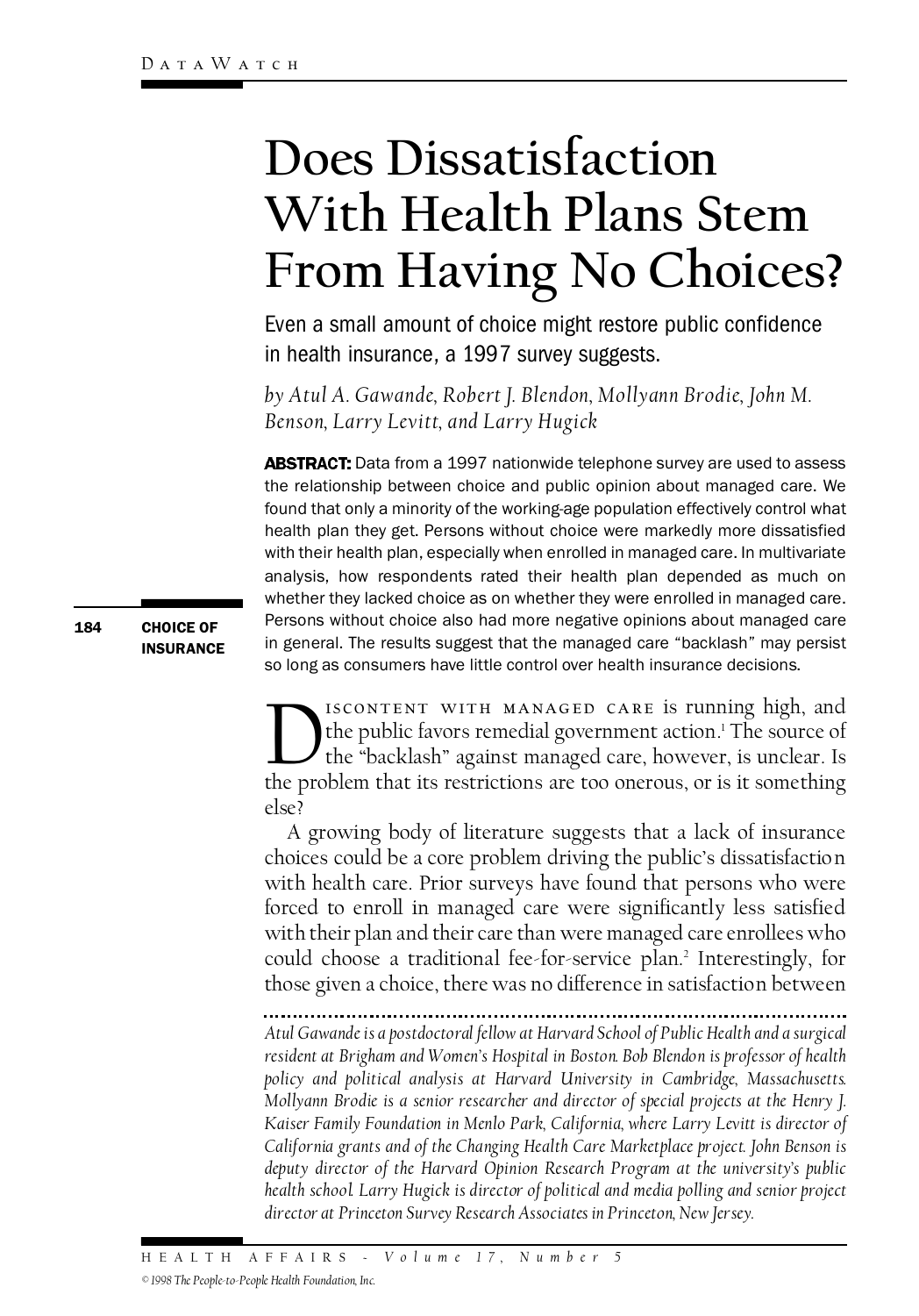traditional insurance and managed care.<sup>3</sup> Ralph Ullman and colleagues showed that having a choice even among managed care plans improved satisfaction.<sup>4</sup> Enrollees who were offered a choice between NYLCare's network-only and less restricted point-of service (POS) plans were more satisfied than were those who were given no choice. Type of plan made no difference in satisfaction once the effect of choice was taken into account.

These studies raise important questions. Does choice affect satisfaction with health plans on the national level as profoundly as it does in these regional studies? Do the number and variety of choices matter? Does choice affect public opinion about managed care?

The overall importance of choice in the managed care backlash also depends on the extent to which Americans lack choices. Sur veys have estimated that 44–58 percent of workers who have insur ance are given no choice of plans.<sup>5</sup> However, even persons who have options may be denied effective choice. For example, an employer may drop an employee's plan from the available list, forcing him or her to change. Also, the variety may be so limited as to represent no choice at all—for example, when no plan offered allows a family to keep its chosen providers. The proportion of Americans with genuine control over their choice of health plans remains unknown.

We sought to gather evidence about choice and its significance using national data taken from a more comprehensive survey of public attitudes toward managed care and regulation.<sup>6</sup> Specifically, we aimed (1) to estimate the extent of choice people actually have; (2) to assess the degree to which choice, managed care, and other factors affect dissatisfaction with one's particular health plan and managed care overall; and (3)if choice matters, to determine whether the number or perceived variety of options affects satisfaction.

### Data And Methods

Data collection. Princeton Survey Research Associates conducted this telephone survey, which was designed by researchers at the Henry J. Kaiser Family Foundation and Harvard University, between 22 August and 23 September 1997, with a randomly selected national sample of 1,204 adults (sampling error of ±3 percent, re sponse rate 49 percent).<sup>7</sup> For this analysis of insurance for the working-age population, we restricted the sample to insured adults un der age sixty-five, for a total of 778 subjects (Exhibit 1).

**Choice questions.** We asked respondents, "When you enrolled in your current health plan, did you have a choice of more than one plan, or was only one plan available?" This is worded to capture not only those with choices through a single employer but also those with choices through different family employers, the individual

H E A L T H A F F A I R S ~ *S e p t e m b e r / O ct o b e r 1 9 9 8*

DATAWATCH 185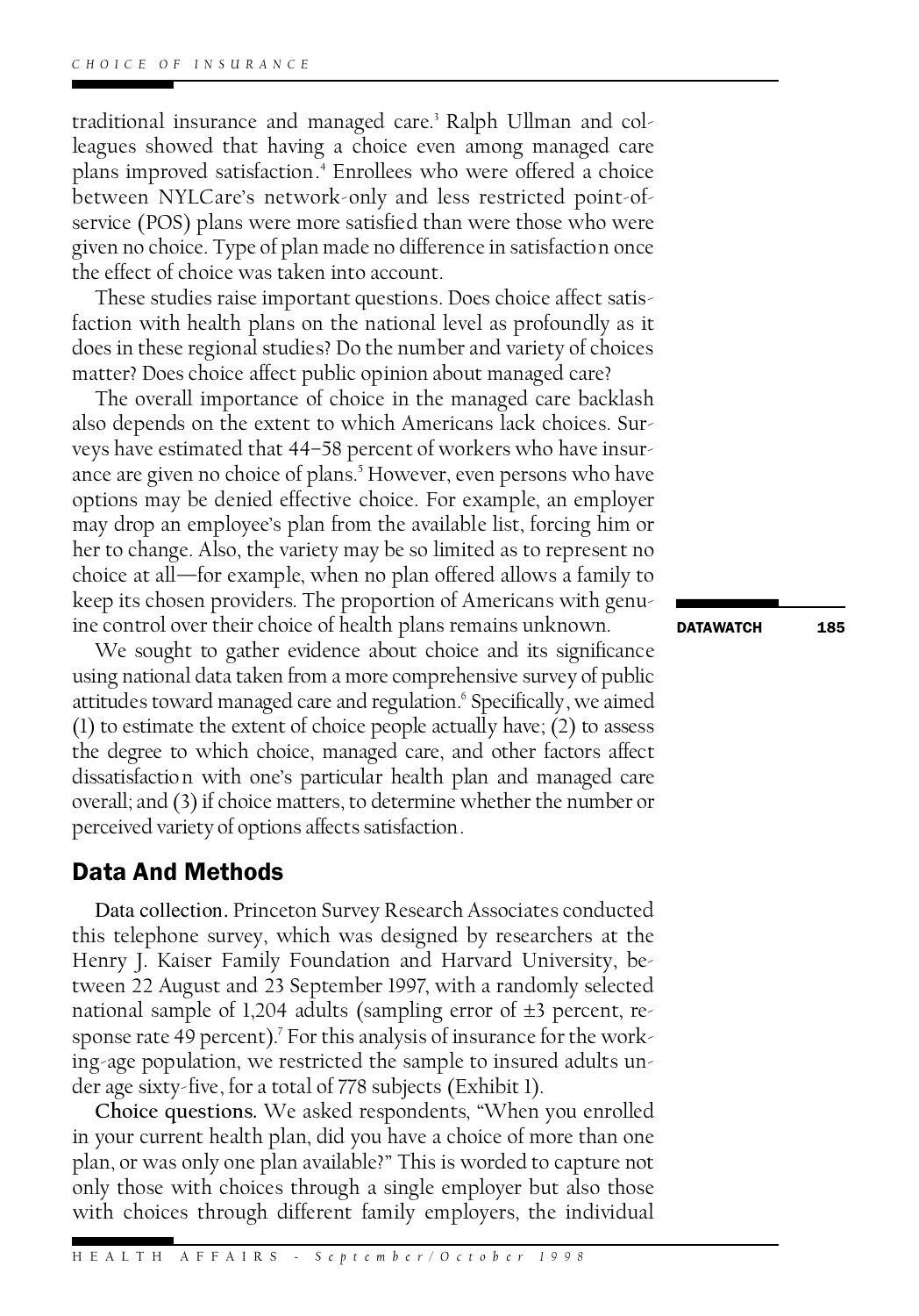| <b>EXHIBIT 1</b>                                           |  |  |
|------------------------------------------------------------|--|--|
| Demographics Of The Study Sample, Selected Characteristics |  |  |

| <b>Characteristic</b>                               | Percent of sample <sup>a</sup> |  |
|-----------------------------------------------------|--------------------------------|--|
| Male                                                | 50%                            |  |
| Nonwhite                                            | 19                             |  |
| College degree or more                              | 32                             |  |
| Income                                              |                                |  |
| Less than \$10,000                                  | 5                              |  |
| \$10,000-\$19,999                                   | 10                             |  |
| \$20,000-\$29,999                                   | 18                             |  |
| \$30,000-\$49,999                                   | 28                             |  |
| \$50,000-\$74,999                                   | 22                             |  |
| \$75,000-\$99,999                                   | 10                             |  |
| \$100,000 or more                                   | $\overline{7}$                 |  |
| Not employed                                        | 19                             |  |
| Part-time workers                                   | 11                             |  |
| Full-time workers                                   | 70                             |  |
| Source of coverage                                  |                                |  |
| Respondent's employer                               | 68                             |  |
| Spouse/family member's employer                     | 17                             |  |
| Other source (public program or self-purchase)      | 15                             |  |
| Insurance type                                      |                                |  |
| Heavy managed care                                  | 34                             |  |
| Light managed care                                  | 45                             |  |
| Traditional insurance                               | 21                             |  |
| Employer forced a change in plan in past five years | 31                             |  |

SOURCE: Kaiser/Harvard/Princeton Survey Research Associates Managed Care Survey, 1997.

**NOTE:**  $N = 778$ .<br><sup>a</sup> Does not include "do not know" or "refuse" answers.

market, or public insurers. We also asked if persons were forced to change health plans because of an employer's decision during the past five years. For those with a choice, we asked how many plans were available and if they thought "there was enough variety—or not enough variety—among the plans you had to choose from."

**How insurance type was determined.** Respondents could not reliably classify their plans (54 percent either had never heard of "managed care" or were unsure what the term meant), so we asked specific questions about insurance to establish its type. We asked whether their plan required them to do any of the following: choose doctors from a list and pay more for care from doctors not on the list; select a primary care doctor or medical group; or obtain a referral before seeing a specialist or doctor outside the plan. We classified respondents as being in "heavy" managed care if they reported that their plan, as typical health maintenance organizations (HMOs) do, had all of these characteristics. If respondents said that their plan had some but not all, as typical preferred provider organizations (PPOs) and POS plans do, we categorized their plan as "light" man aged care. If respondents said that their plan had none, we scored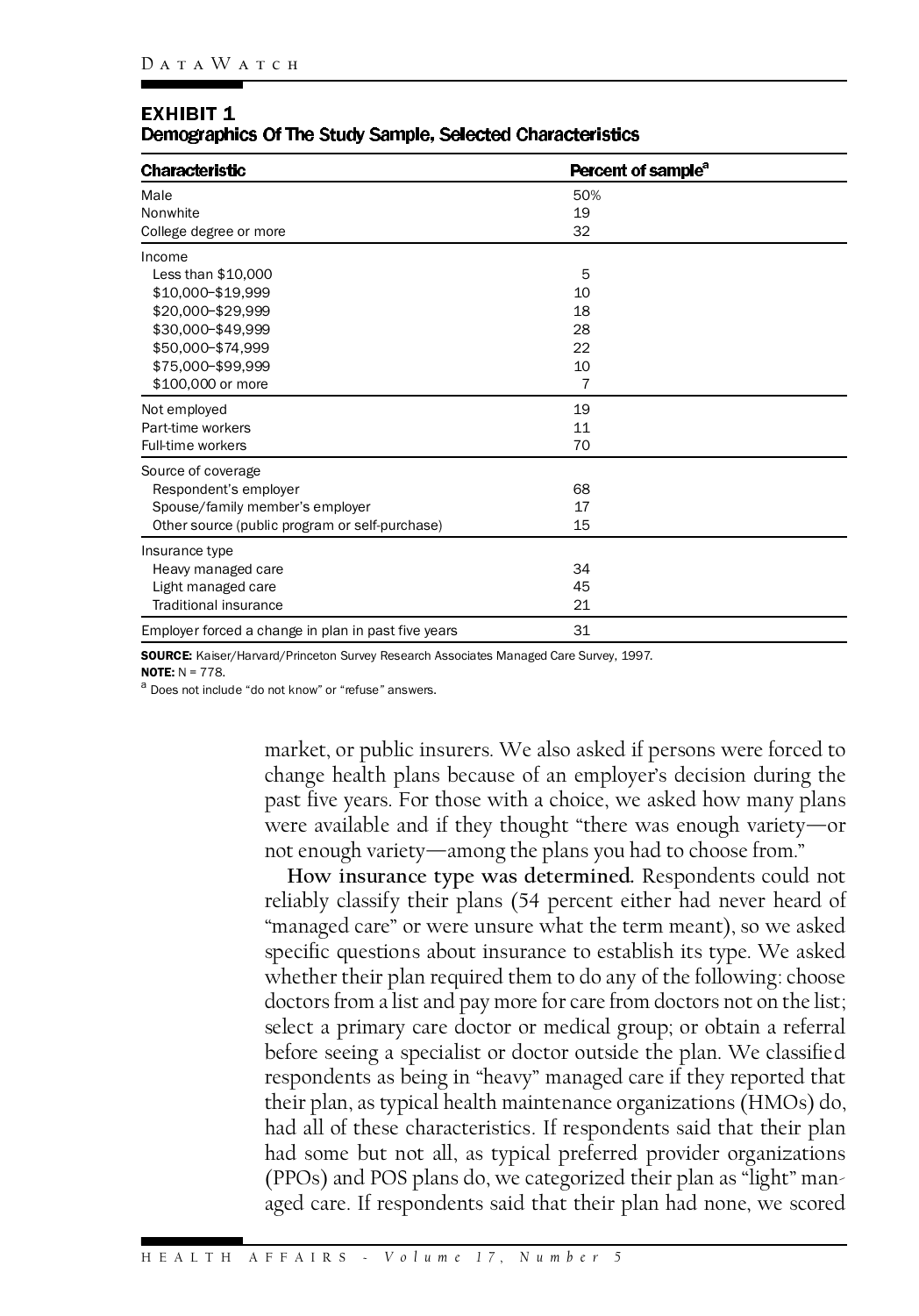them as being in traditional insurance (Exhibit 1). $\delta$ 

**Statistical analysis.** We analyzed the data using the chi-square test or Kruskal-Wallis test where appropriate ( $p < 0.05$ ). For the continuous variable of age, however, we compared differences in mean age. We performed all multivariate analyses using logistic regression for fifteen dummy variables representing choice, insur ance type, income, being forced to change plans, education, having dependents, health status, and employment status.<sup>9</sup>

# Research Results

**Persons enrolled without choice.** Of insured respondents, 42 percent said that they were given no choice of health plans when they enrolled in their current plan (Exhibit 2). Even among those given choices, one in five complained of not having enough variety (Exhibit 3). Also, 31 percent of adultssaid that their employer forced

#### **EXHIBIT 2** Percentage Of Americans Reporting That They Had No Choice Of Health Plans, By Selected Variables, 1997

| <b>Variable</b>                                          | Had no choice <sup>a</sup> |  |
|----------------------------------------------------------|----------------------------|--|
| Total sample $(N = 761)^b$                               | 42%                        |  |
| Dependent status                                         |                            |  |
| Has a dependent child                                    | 43                         |  |
| Does not have a dependent child                          | 41                         |  |
| Insurance type                                           |                            |  |
| Heavy managed care                                       | $37*$                      |  |
| Light managed care                                       | 41                         |  |
| Traditional insurance                                    | 53                         |  |
| Whether employer forced a change in plan in past 5 years |                            |  |
| Forced to change plans                                   | $50*$                      |  |
| Not forced to change plans                               | 38                         |  |
| <b>Employment status</b>                                 |                            |  |
| Self-employed                                            | 34                         |  |
| Employed (except self-employed)                          | 43                         |  |
| Not employed                                             | 47                         |  |
| Employed full time                                       | 40                         |  |
| Employed part time                                       | 47                         |  |
| Income                                                   |                            |  |
| Less than \$10,000                                       | 65*                        |  |
| \$10,000-\$19,999                                        | 53                         |  |
| \$20,000-\$29,999                                        | 49                         |  |
| \$30,000-\$49,999                                        | 39                         |  |
| \$50,000-\$74,999                                        | 35                         |  |
| \$75,000-\$99,999                                        | 34                         |  |
| \$100,000 or more                                        | 42                         |  |

**SOURCE:** Kaiser/Harvard/Princeton Survey Research Associates Managed Care Survey, 1997.<br>
<sup>a</sup> Had no choice of plans at the time respondents chose their current health plan.<br>
<sup>b</sup> Excludes "do not know"/"refuse" responses (

 $* p < 0.05$ .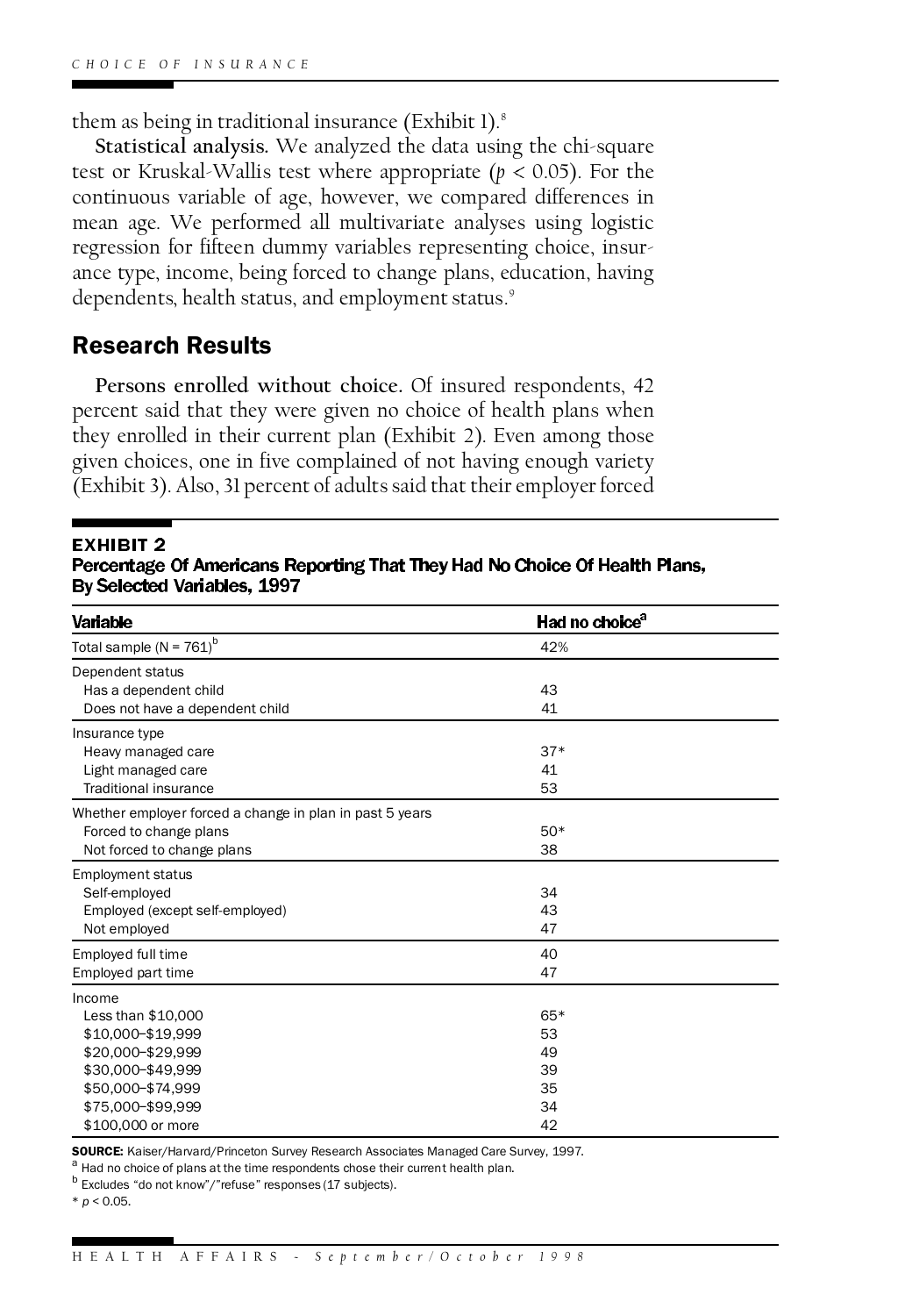them to change their health plan during the past five years (Exhibit 1). Overall, 63 percent of respondents had no choice of plans, had plans of inadequate variety, or were forced to change plans.

Sex, race, education, employment status, marital status, and health status did not affect the likelihood that respondents would have no choice or be dissatisfied with their variety of choices. How ever, respondents with low incomes disproportionately lacked choices. Among those with choices, income did not affect whether respondents reported having enough variety. Although persons with children were just as likely as those without children were to be offered a choice of plans, they were significantly more likely to say that their choices were inadequate. Also, those in a heavy man aged care plan were most likely to have a choice but less likely to be satisfied with those choices.

Among respondents with choices, 29 percent had two options, and 34 percent had three. The more choices people were offered, the more likely they were to report that they had enough variety. Of persons with three or more plans from which to choose, 86 percent said that they had enough variety, compared with 63 percent of persons with two options ( $p < 0.001$ ).

#### 188 CHOICE OF INSURANCE

Persons with no insurance choice reported having their current

#### **EXHIBIT 3** Percentage Of Americans Having A Choice Of Plans But Not Enough Variety, **By Selected Variables, 1997**

| <b>Variable</b>                                          | Not enough variety <sup>2</sup> |
|----------------------------------------------------------|---------------------------------|
| Total sample $(N = 431)$                                 | 20%                             |
| Dependent status                                         |                                 |
| Has a dependent child                                    | $27*$                           |
| Does not have a dependent child                          | 14                              |
| Insurance type                                           |                                 |
| Heavy managed care                                       | $27*$                           |
| Light managed care                                       | 15                              |
| Traditional insurance                                    | 12                              |
| Whether employer forced a change in plan in past 5 years |                                 |
| Forced to change plans                                   | $30*$                           |
| Not forced to change plans                               | 15                              |
| <b>Employment status</b>                                 |                                 |
| Self-employed                                            | 20                              |
| Employed (except self-employed)                          | 20                              |
| Not employed                                             | 17                              |
| Employed full time                                       | 19                              |
| Employed part time                                       | 26                              |

**SOURCE:** Kaiser/Harvard/Princeton Survey Research Associates Managed Care Survey, 1997.<br><sup>a</sup> Among respondents with a choice of health plans, those reporting that there was "not enough variety" when they chose their current plan.

\* *p* < 0.05.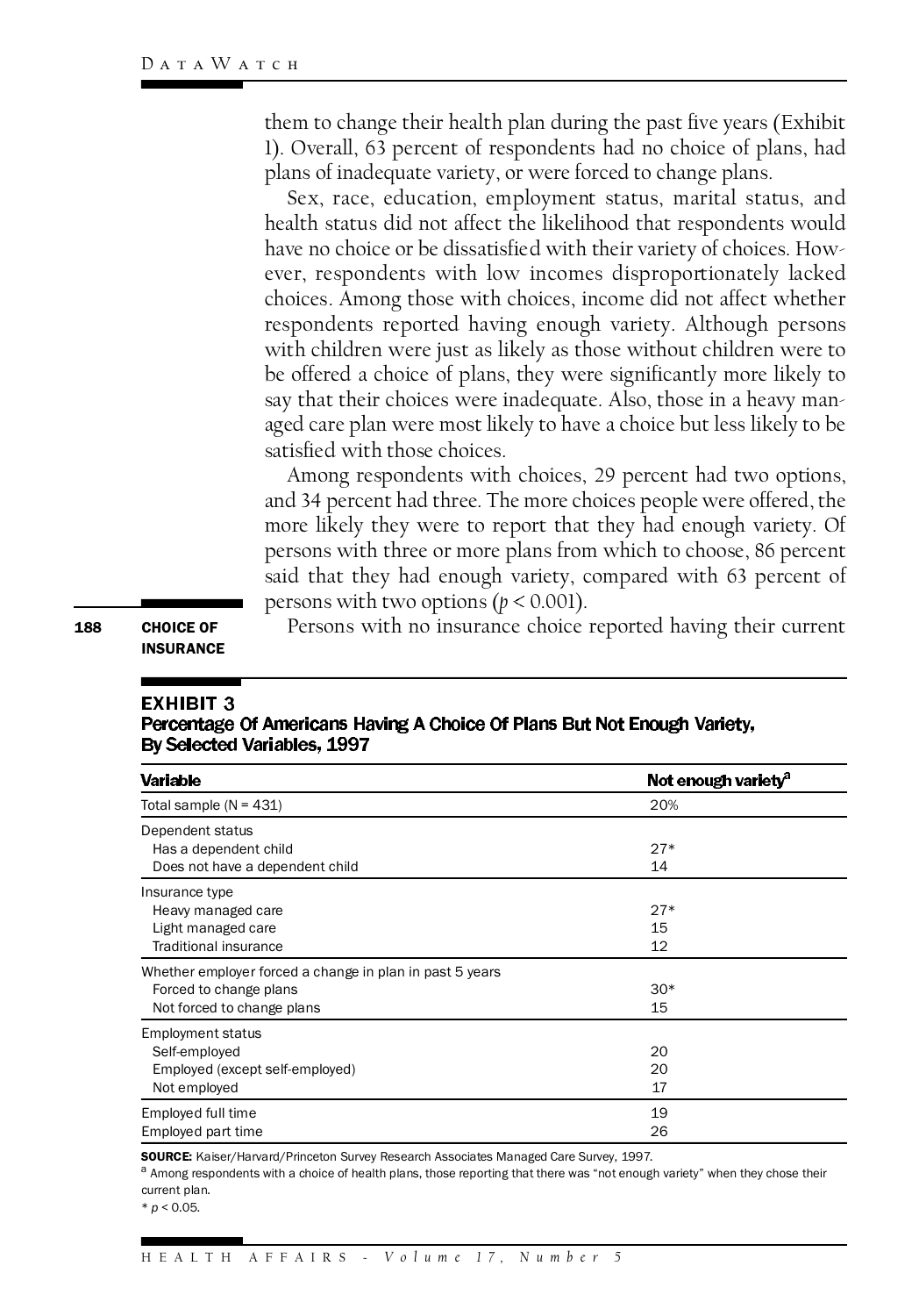plan for a median duration of three to four years. This was no differ ent from those with choices.

**Persons forced to change plans.** Sex, race, education, income, marital status, presence of dependent children, employment status, and health status did not affect the likelihood that an employer had forced a respondent to change plans during the past five years. Re spondents who were forced to change, however, were less likely to have a choice of plans now (Exhibit 2). When given choices, they were more likely to have an inadequate variety of options (Exhibit 3). Those forced to change plans also were less likely to have traditional insurance now (12 percent versus 21 percent,  $p < 0.05$ ), and their median duration of enrollment, one to two years, was shorter  $(p < 0.05)$ .

**Satisfaction levels.** Respondents were markedly unhappier with the performance of their health plan when they did not choose that plan (Exhibit 4). Almost 40 percent of those not given a choice gave their plan a C (average), D (poor), or F (failing) grade—nearly dou ble the proportion of those who chose their plan. This effect became more acute when we took plan type into account. Half of those in heavy managed care without choice gave their plan low grades, compared with 29 percent of those in traditional insurance without choice. In multivariate analysis only three independent factors were significant: choice, insurance type, and having children. Persons without choice were 2.6 times as likely as those with choices were





**E** Kaiser/Harvard/Princeton Survey Research Associates Managed Care Survey, 1997.  $\epsilon$  < 0.05.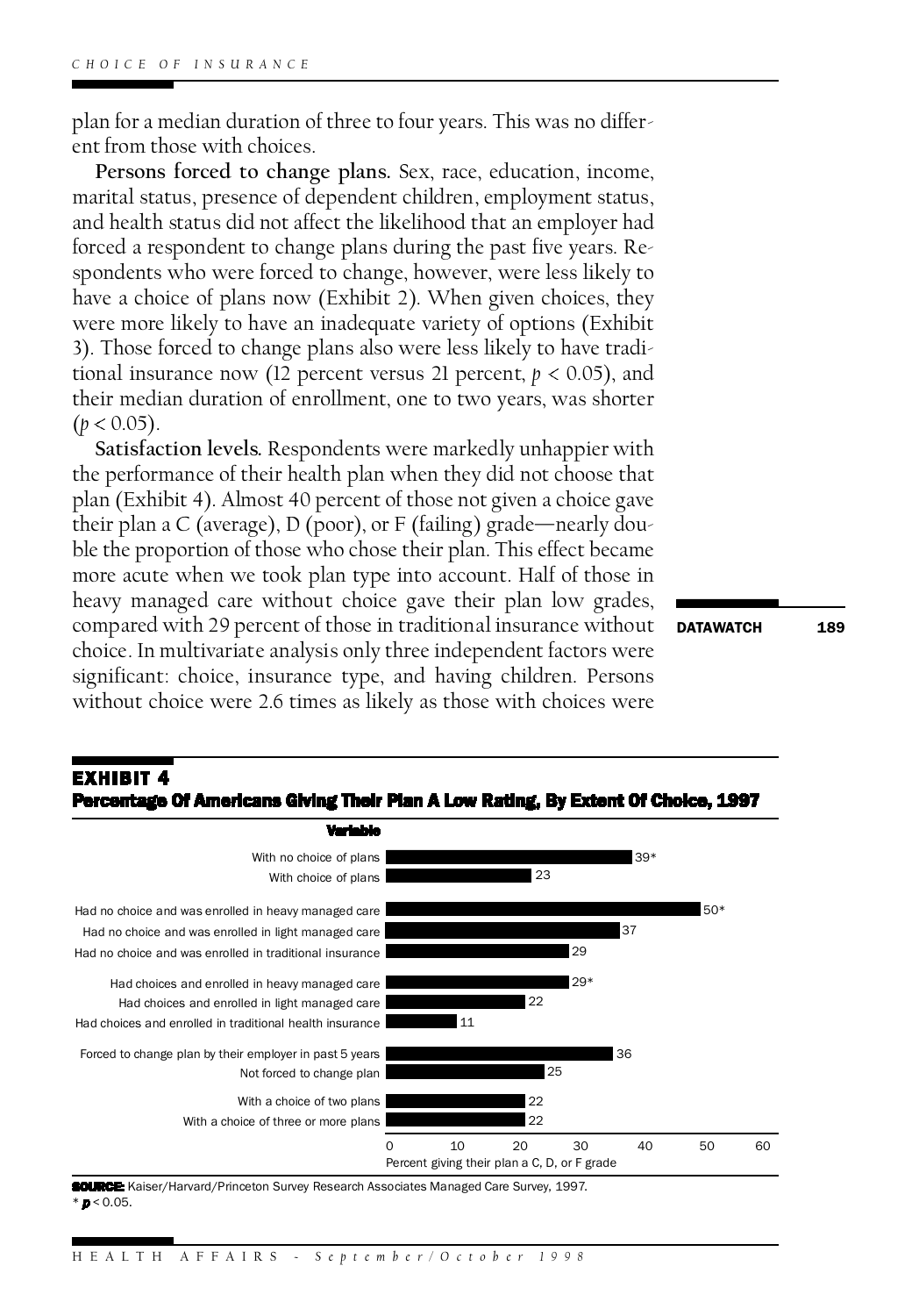to give their plan a low grade; those in heavy managed care were 2.8 times as likely as those in traditional insurance; and those with a dependent child were 1.5 times as likely as those without one. 10

Having even two options seemed to help (Exhibit 4). However, having more than two choices did not make a significant further improvement in the grade given to a person's health plan, although it did improve respondents' satisfaction with their variety of choices.

**Choice and opinion about health care.** Persons without choice had more negative opinions about insurers and managed care in general (Exhibit 5). They were significantly more likely to say that managed care makes it more difficult to see specialists, decreases the time doctors spend with patients, and generally provides lower quality care. Persons with no choice of plans gave managed care less credit for lowering costs and were less likely to believe that any such savings go to them. They also were much less likely to trust their insurers to do the right thing.

In multivariate analysis, only lacking choice was a consistent factor, which increased the likelihood of a negative response 1.5 to 2.5 times, depending on the question. However, enrollment in man aged care did significantly and independently increase the likeli hood of not trusting one's insurer (odds ratio 3.9 for heavy managed care, 3.1 for light managed care).

Negative convictions persisted no matter what terminology was used. Whether plans were termed *HMOs*, *managed care*, or *health insur ance,* persons who lacked choice were significantly less likely to say that health plans do a good job of serving consumers.

Lack of choice did not affect support for increasing regulation of managed care. Asked whether they believed that government should act "to protect consumers" or that such regulation "would raise the

#### **EXHIBIT 5** Americans' Opinions About Managed Care, By Extent Of Insurance Choice, 1997

|                                                           | Had no choice at all | <b>Had choice</b> |
|-----------------------------------------------------------|----------------------|-------------------|
| Respondents who say that managed care plans               |                      |                   |
| Make it harder to see specialists                         | 75%*                 | 55%               |
| Decrease the time doctors spend with their patients       | $72*$                | 62                |
| Decrease the quality of health care                       | 56*                  | 48                |
| Make it easier to get preventive services                 | 48                   | 53                |
| Have helped to keep health care costs down                | $27*$                | 36                |
| Make health care more affordable for people like them     | $54*$                | 65                |
| Respondents who trust their health plan to do the right   |                      |                   |
| thing for their care, at least most of the time           | $70*$                | 84                |
| Respondents who trust their primary care doctor to do the |                      |                   |
| right thing for their care, at least most of the time     | 84                   | 88                |
|                                                           |                      |                   |

SOURCE: Kaiser/Harvard/Princeton Survey Research Associates Managed Care Survey, 1997.

\* *p* < 0.05, compared with respondents who had a choice when they enrolled in their current plan.

190 CHOICE OF INSURANCE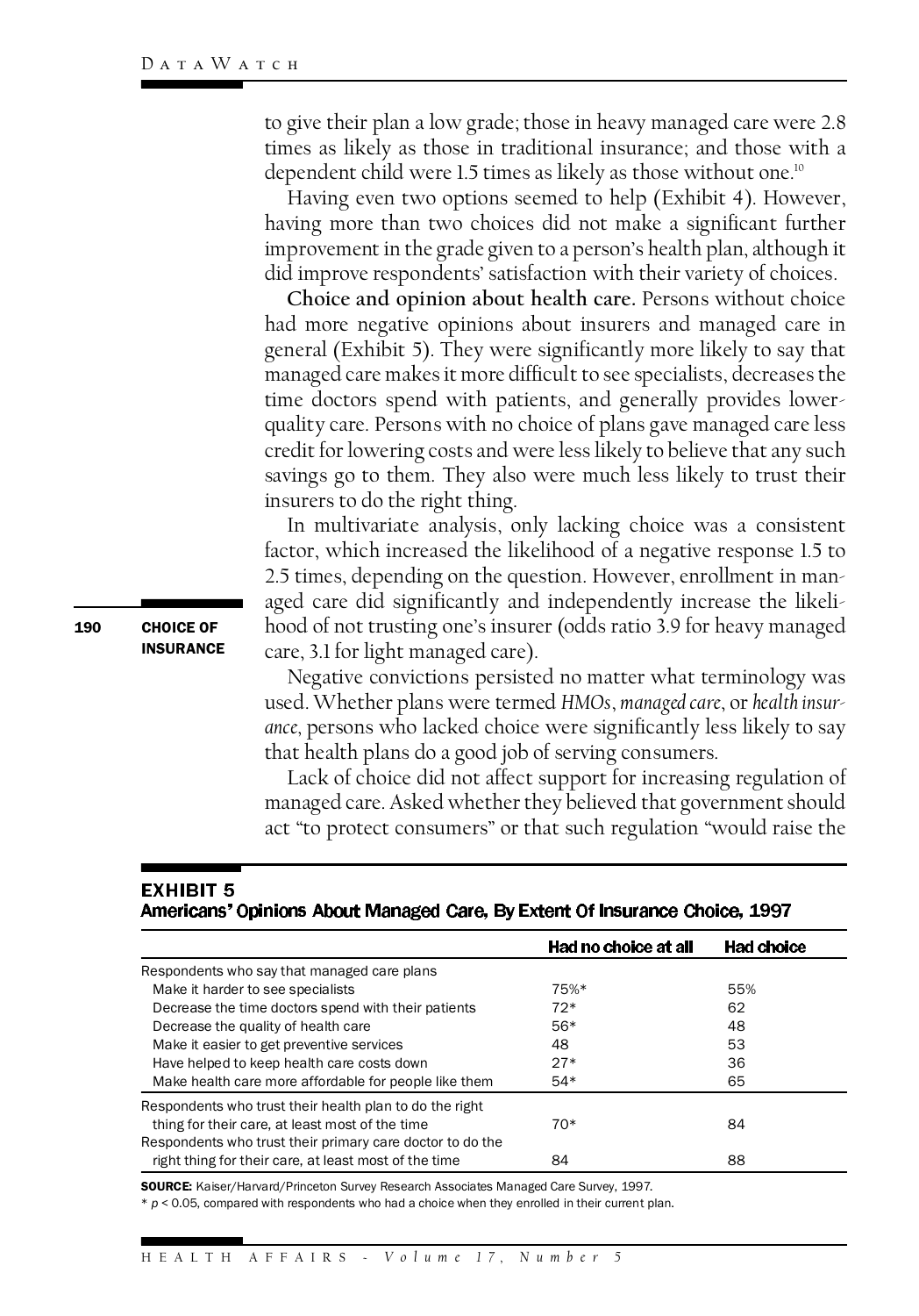cost too much," almost half in all groups favored government action.

**Variety of choices matters.** Persons who said that they had an inadequate variety of choices gave their health plan poorer grades than others did and were less likely to trust their insurer(Exhibit 6). They also were more negative about managed care in general.

In some cases, results comparing those with and without choices may mask the negative opinions of this group that has options but inadequate variety. For example, 67 percent of respondents with an inadequate variety of choices, and 53 percent of those with no choices, were worried that when they become sick, their health plan would be more concerned about saving money than about what their best treatment would be. By comparison, significantly fewer respondents who had enough choices expressed this fear (45 per cent,  $p < 0.05$ ). Persons who were forced to change plans also were more likely to worry about their sickness coverage than others were (59 percent versus 46 percent,  $p < 0.05$ ).

# Policy Implications

Our findings indicate that an important factor driving opinion on managed care is not just the type of health plan people are enrolled in, but the extent to which they have a choice in the matter. According to our national survey, persons without choice at enrollment are substantially less satisfied with their plan and with managed care in general than are persons with choices.

Consistent with previous surveys, we found that 42 percent of insured adults under age sixty-five were given no choice of health

#### **EXHIBIT 6** Opinions About Managed Care Among Americans With A Choice Of Plans,

| <b>PRINCIPLE AND A THE REPORT OF CALCULATION IS A THEFT AND REPORT OF LIGHT</b> |  |  |
|---------------------------------------------------------------------------------|--|--|
| By Variety Of Choices, 1997                                                     |  |  |

| Respondents with a choice of plans who                                                             | Not enough<br>variety | Enough<br>variety |  |
|----------------------------------------------------------------------------------------------------|-----------------------|-------------------|--|
| Give their plan a C, D, or F grade                                                                 | $50%$ *               | 17%               |  |
| Say managed care plans                                                                             |                       |                   |  |
| Make it harder to see specialists                                                                  | 68*                   | 52                |  |
| Decrease the time doctors spend with their patients                                                | 68                    | 62                |  |
| Decrease the quality of health care                                                                | 58*                   | 46                |  |
| Make it easier to get preventive services                                                          | 44                    | 55                |  |
| Have helped to keep health care costs down                                                         | 32                    | 37                |  |
| Make health care more affordable for people like them                                              | $52*$                 | 68                |  |
| Trust their health plan to do the right thing for their care, at least<br>most of the time         | $62*$                 | 89                |  |
| Trust their primary care doctor to do the right thing for their care.<br>at least most of the time | 77                    | 90                |  |

SOURCE: Kaiser/Harvard/Princeton Survey Research Associates Managed Care Survey, 1997.

\* *p* < 0.05, compared with respondents who report that they had enough variety when they chose their current plan.

DATAWATCH 191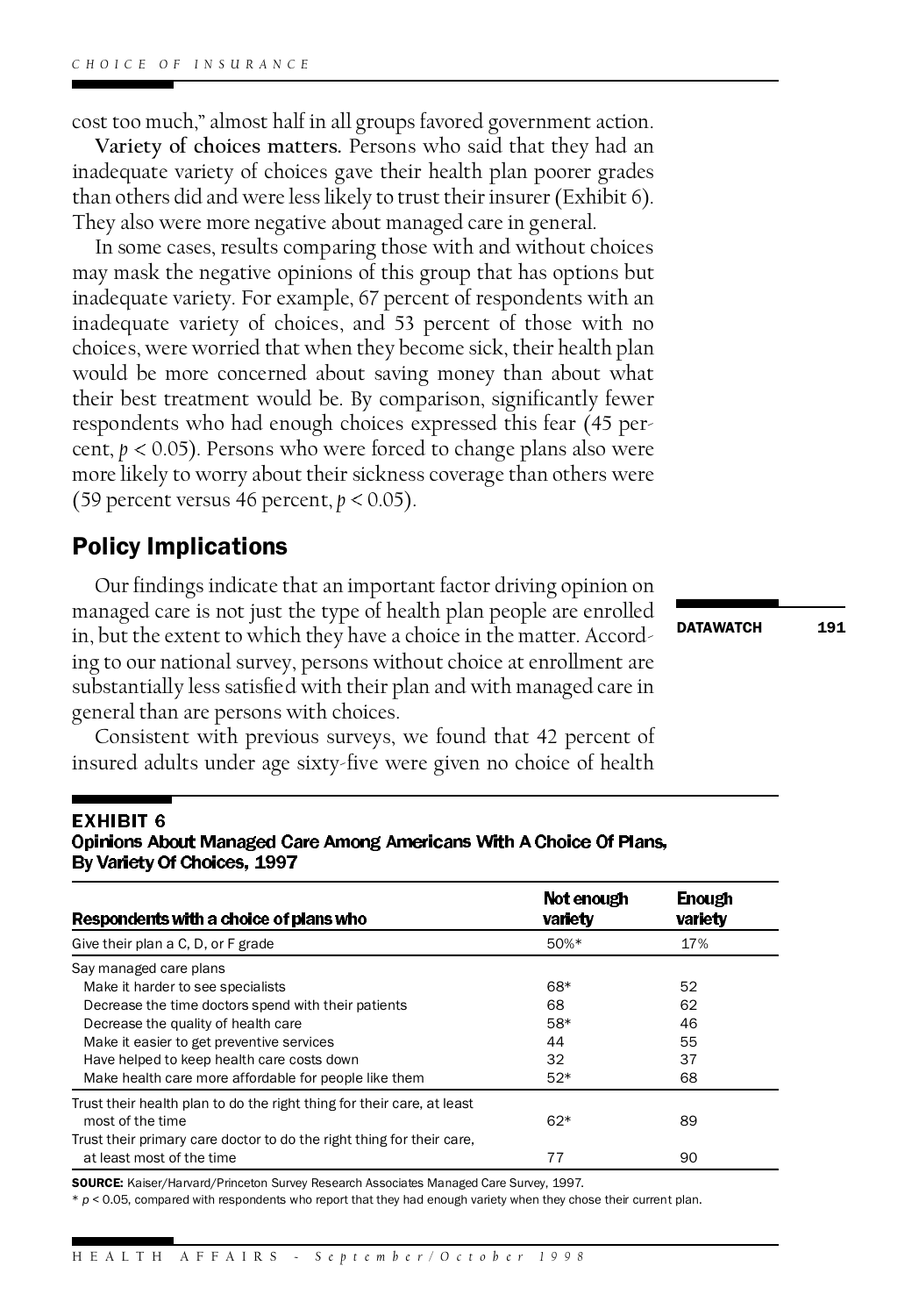plans at the time of their last enrollment, a proportion that increases as income declines. <sup>11</sup> Interestingly, the self-employed and the not employed reported having choices no less often than others did. Presumably they had choices through the individual market, a spouse, or public programs. If we take into account the respondents who had choices but reported either that the variety was inadequate (disproportionately, persons with children) orthat they were forced by an employer to change plans during the past five years, then only a minority seems to have had an adequate choice of plans.

Respondents without choices were more unsatisfied, ranking their plans lower and believing that managed care makes it more difficult to see specialists, decreases time spent with patients, pro vides lower-quality care, and does not save them money. Persons with choices but an inadequate variety of them also were more unsatisfied with their plan's performance and with managed care.

Why choice matters remains unclear. Our survey captured those who did not have "enough variety," but we did not ascertain differ ences in the content of people's choices. Thus, we do not know whether what counts is the number of choices in and of itself or having a choice of plans with different levels of restriction, even if offered by a single carrier.

We also did not ask detailed questions about care, such as whether persons who lack choice change providers or submit to less-than-optimal treatment more often. As a result, we could not determine the extent to which our findings reflected the psychology of choice rather than an actual difference in care. Persons may be satisfied with what they choose simply because they choose it. However, discontent among the "choiceless" may be at least partly a reaction against employers' choices. Persons without choice have disproportionately low incomes and, according to other studies, work for small employers. <sup>12</sup> They may have inferior plans in terms of quality of care, cost sharing, benefits, or provider networks.

**The policy response.** Since employers predominantly decide what plan is offered, competition requires insurers to please them first and foremost. Employers do have reasons to select the plan that employees would want. However, employees do not all want the same thing; it is not always easy to figure out what they want; and employers also must satisfy their own and their stockholders' finan cial interests. In a 1993 Foster-Higgins survey, most managed care organizations reported that price was more important than patient satisfaction or quality in succeeding with employers in the marketplace.<sup>13</sup> The dissatisfaction we found among persons without choice may reflect a divergence in what consumers and employers seek when picking plans.

192 CHOICE OF INSURANCE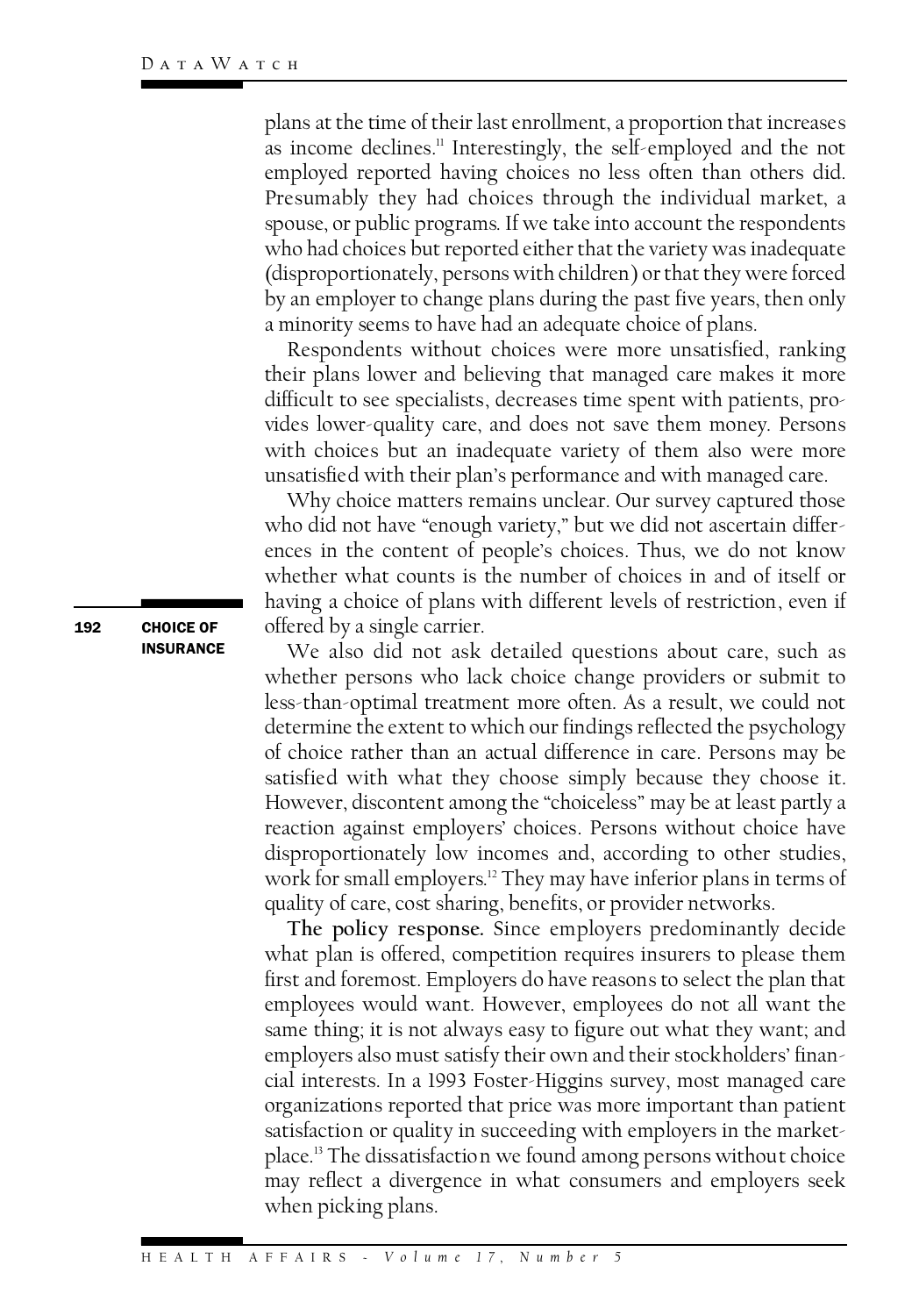# *"Regulations that loosen managed care restrictions may not improve satisfaction without measures to increase choice."*

Why do negative opinions of managed care persist even among those who choose it? Perhaps some choose managed care for cost reasons but then are unhappy about the restrictions that make the lower costs possible. However, it also may be that managed care is not responding to this minority's signals. With employers driving the marketplace, managed care plans may be structured primarily to meet employers' preferences in balancing cost and quality.

Whether lack of choice leads to discontentment with managed care because people simply prefer choice, because enrollees without choice are reacting against restrictions they did not agree to, or because their plans are actually inferior (or because of all three), choice clearly matters. Our findings also suggest that regulations that loosen managed care restrictions may not improve satisfaction without measures to increase choice.

As President Clinton's Advisory Commission on Consumer Protection and Quality in the Health Care Industry struggled in the fall of 1997 to reach consensus on proposals to address public discontent with managed care, one of the thorniest and most divisive is sues was whether consumers should be assured the right to choose their health plan. <sup>14</sup> The *Washington Post* announced in a page-one headline in October 1997 that the "Commission Would Guarantee Patient Choices," but its scoop proved wrong.<sup>15</sup> The divided commission's final recommendations included no such guarantee. 16

The original HMO Act of 1973 had provisions, since repealed, that sought to ensure that employees had a choice between an HMO and a traditional plan. It is noteworthy that we found that respondents with two choices gave their health plan much better grades than did those with only one option—grades that were similar to those of persons having far more variety. Policies, whether of employers or of government, to ensure even a small amount of choice may help to restore public confidence in health insurance and health care.

*The authors thank Karen Donelan for her assistance in developing the measures of health plan choice used in this survey. Atul Gawande is supported by an Agency for HealthCare Policy and Research award.*

#### NOTES

- 1. R.J. Blendon et al., "Understanding the Managed Care Backlash," *HealthAffairs* (July/August 1998): 80–94.
- 2. A.R. Davies et al., "Consumer Acceptance of Prepaid and Fee-for-Service Medical Care: Results from a Randomized Controlled Trial," *Health Services*